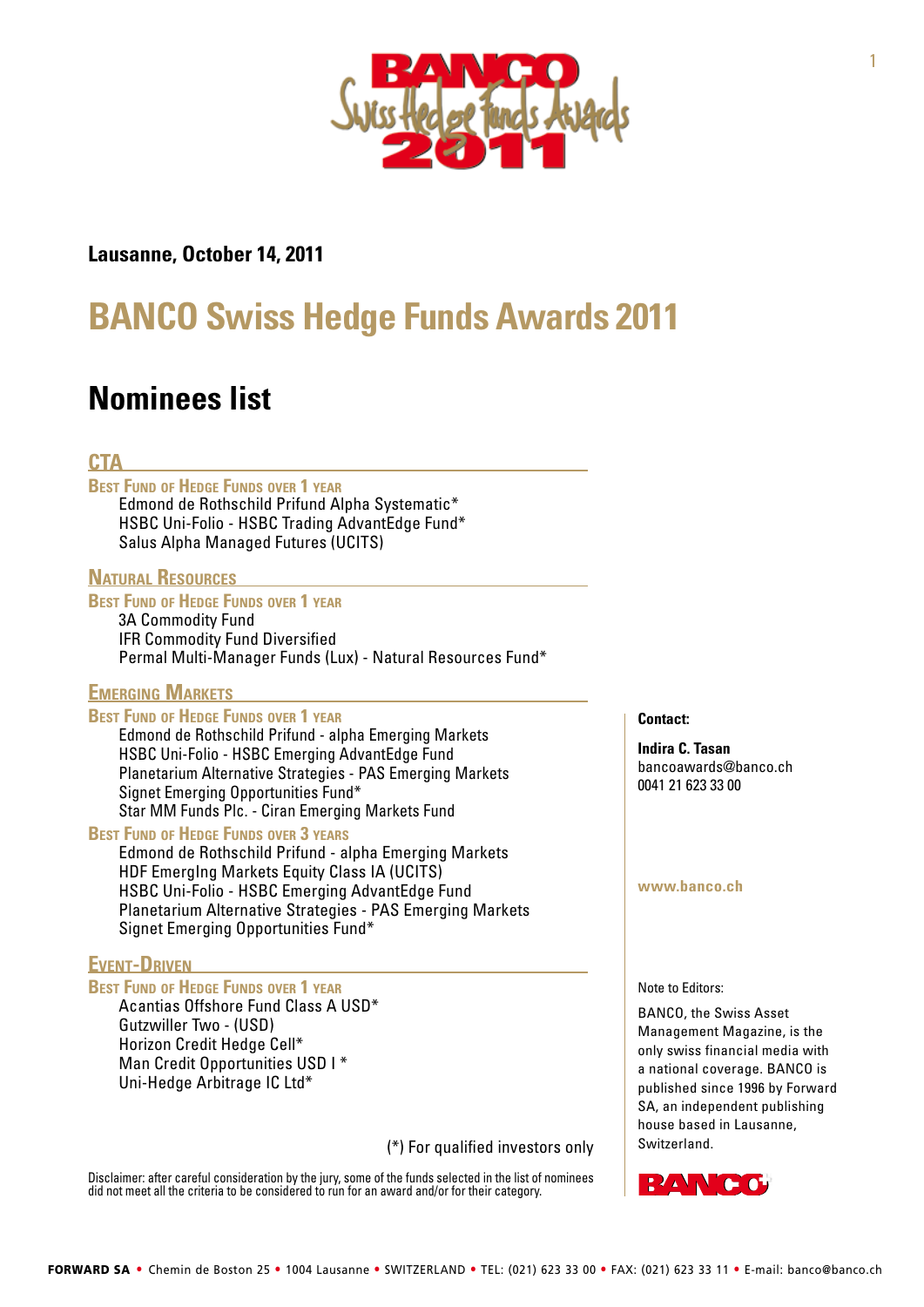

## **Nominees list** *(continued from page 1)*

## **Regional Focused**

#### **Best Fund of Hedge Funds over 1 year**

3A Alternative Funds - 3A Asia Fund (USD)\* CATAM Alternative Investment Fund\* Edmond de Rothschild Prifund - alpha Europa Edmond de Rothschild Prifund Alpha America\* Clariden Leu (CH) I - Clariden Leu (CH) I - Latin America Fund (USD)

#### **Best Fund of Hedge Funds over 3 years**

CATAM Alternative Investment Fund\* Edmond de Rothschild Prifund - alpha Europa Ermitage European Absolute Fund\* HSBC Uni-Folio - HSBC Asian AdvantEdge Fund Clariden Leu (CH) I - Clariden Leu (CH) I - Latin America Fund (USD)

## **Best Fund of Hedge Funds over 5 years**

BSI Multi Manager Directional Fund CATAM Alternative Investment Fund\* Ermitage European Absolute Fund\* HSBC Uni-Folio - HSBC Asian AdvantEdge Fund MIRALT SICAV - North America

## **Long/Short Global**

#### **Best Fund of Hedge Funds over 1 year**

Ermitage Global Long Short Fund Class B USD\* Planetarium Alternative Strategies - PAS Global Long Short PvB (CH) Andante Fund - X-G7 Star MM Funds Plc. - Circle A Fund Swiss Capital Long/Short Equity Fund

### **Best Fund of Hedge Funds over 3 years**

Ermitage Global Long Short Fund Class B USD\* Heritage Alternative Fund - Heritage Long/Short Equity Lombard Odier Multiadvisers - Global Equity Long/Short PvB (CH) Andante Fund - X-G7 Signet Global Equity Fund\*

## **Best Fund of Hedge Funds over 5 years**

Heritage Alternative Fund - Heritage Long/Short Equity Lombard Odier Multiadvisers - Global Equity Long/Short\* PvB (CH) Andante Fund - X-G7 Signet Global Equity Fund Swiss Capital Long/Short Equity Fund

(\*) For qualified investors only

Disclaimer: after careful consideration by the jury, some of the funds selected in the list of nominees did not meet all the criteria to be considered to run for an award and/or for their category.

**Contact:**

**Indira C. Tasan**  [bancoawards@banco.ch](mailto:bancoawards@banco.ch) 0041 21 623 33 00

#### **[www.banco.ch](http://www.banco.ch/)**

Note to Editors:

BANCO, the Swiss Asset Management Magazine, is the only swiss financial media with a national coverage. BANCO is published since 1996 by Forward SA, an independent publishing house based in Lausanne, Switzerland.